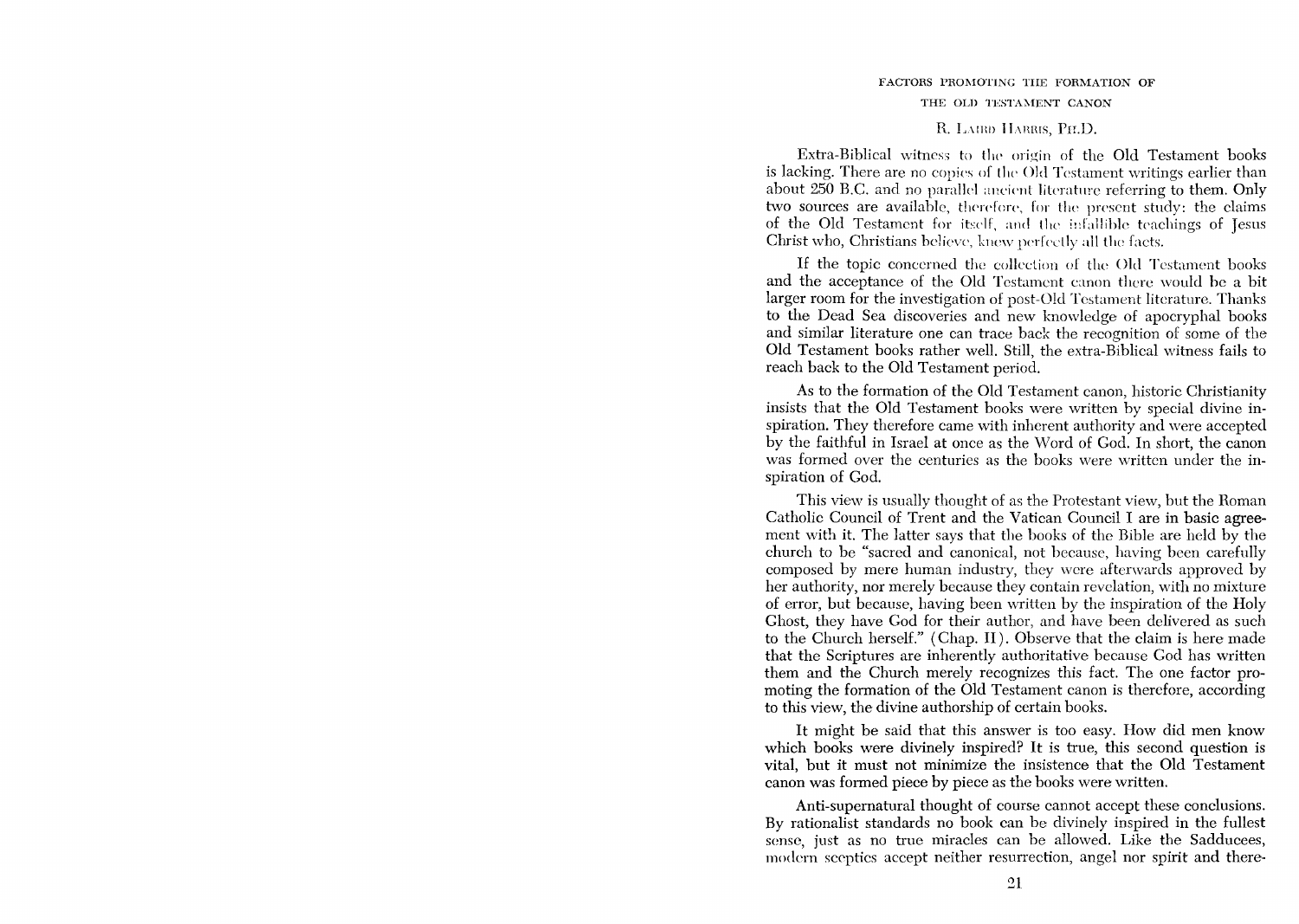fore to them the matter of canonization necessarily becomes a question of the acceptance of certain books as supernatural by a group of gullible religionists. And because it is thought to be easier to beguile later generations who are somewhat removed from the events concerned, it is thought that the canon slowly grew as regard for ancient writings turned into veneration and then became religious acceptance. Rationalism holds to an historical process of canonization which erroneously dignifies ancient books. Orthodox teaching holds to a set of books which were immediately inspired by God and were therefore authoritative and canonical from their inception.

It is not necessary here to consider extensively the usual three-fold development theory of criticism that has the Pentateuch canonized at about 400 B.C., the 8 Prophetical books at 200 B.C. and the 11 books of Writings at the alleged Council of Jamnia at A.D. 90.<sup>1</sup> This view depends on the Wellhausen theory that the Pentateuch was not completed until post-captivity times. Crucial also for the view are the Maccabean dating of Daniel-too late to be placed among the prophets-and the late date in general of the books called the Writings. Some Psalms were said to be Maccabean, the books of Chronicles were dated shortly before 200 B.C. Proverbs, Job, and others were said to be quite late. Ecclesiastes was even thought by some to be Herodian.

The older criticism is now, however, questioned. Though the recent views are greatly confused and do not approach orthodoxy, yet they bring into question many of these assumptions. The bulk of the Pentateuch is now thought to be old though who knows when it was written down! Some, following Noth, make the Deuteronomist the redactor of Deuteronomy, Joshua, Judges, Samuel and Kings, yet Deuteronomy is thought to have been canonized 200 years earlier than the rest of this redactor's work! The very existence of the Council of Jamnia is called into question<sup>2</sup> and indeed there are few if any facts indicating that there was such a council—yet critics operate as if this Council actually took place. Especially noteworthy is the current willingness to date books of the third Hebrew division before 200 B.C. Ezra-Nehemiah and Chronicles are now frequently dated around 400 B.C. This is amazing. It carries back the witness of these books to a time almost co-eval with the alleged P document! Also Ecclesiastes is dated to before 250 B.C. There are fragments of a copy of Job in paleo-Hebrew from about 200 B.C. among the Dead Sea Scrolls. Proverbs is quoted, evidently as Scripture, in the Zadokite Document which seems to be second century B.C. These new positions, required by Dead Sea Scroll evidence surely bring into question the crucial date of 200 B.C. for the alleged canonization of the canon of the Prophets. The question now is not why was Daniel in the third

division.<sup>3</sup> The question is why were not Chronicles, Job, Ecclesiastes and others in the second division? It would seem that criticism should start looking for some answers here.

A further and very vulnerable point of the three-fold development view is the question of the contents of the three divisions. Quite uncritically, this view operates with the three-fold division of our present Hebrew Bibles which have been printed in this format since the sixteenth century. This division can be further traced back to the Talmud of about A.D. 400 and to Jerome, a contemporary. This division into 5 books of Law, 8 of Prophets and 11 of Writings can not be established prior to A.D. 400. It is very unsound to assume that this division of later days was original or even early. And yet that assumption is regularly made and this without argument.

This assumption is especially fallacious in view of positive evidence to the contrary. Josephus' well known reference (Against Apion 1:8) divides the Old Testament into three divisions: 5 of Law, 11 of Prophets and 4 of "hymns to God and precepts for the conduct of human life," The implication is that this division of Josephus is long established and common in Jewish circles. There is more reason to believe that Josephus' division is earlier than the division witnessed to in the Talmud. First, this evidence antedates the Talmud by about 300 years. Second, Philo who lived about A.D. 40 uses a description for the third division remarkably like Josephus: "hymns and the others which foster and perfect knowledge and picty."<sup>4</sup> Third, the four books usually thought to be associated in the third division by Josephus (Ps. Pro., Eccles., Song of Sol.) are grouped together also in almost every Christian listing of Old Testament books during the first 4 centuries A.D. Finally, Josephus' listing of Old Testament books totals 22 which is the figure given by Origen, probably intended by Melito of Sardis in A.D. 170 and stated by Eusebius. Athanasius and Jerome. The Talmud figure is 24 books which is followed by IV Erra and Tertullian. The two reckonings rather clearly refer to the same books, namely our 39.

For some unknown reason the early arrangement or arrangements of books became in Hebrew circles the familiar later Talmudic division. This is the view developed by Moses Stuart<sup>5</sup> and Robert Dick Wilson. Dr. Allan A. MacRae has long taught this view and has further suggested that the change into the Talmudic division may have been for liturgical reasons.

The threefold divisions of Josephus or of the Talmud are not the only ones to consider. There are many early references to a twofold division, the Law of Moses and the Prophets. This terminology is of considerable importance in questions of authorship of the Old Testament books. It is the standard designation used in the New Testament though

<sup>1.</sup> The author has considered the three-fold development view in his Inspiration and Canonicity of the Bible, 1957, pp. 138-153.<br>
2. This has been admirably done by Jack P. Lewis, "What do we Mean by Jabuch?" Journal of Bi

<sup>3.</sup> Daniel, of course, was not in the third division according to Josephus' listing.<br>4. De Vita Contemplativa iii, 25 quoted in Albert Sundberg, Jr., The Old Testa-

ment of the Early Church, p. 68.

<sup>5.</sup> Moses Stuart, *Old Testament Canon*, pp. 248ff.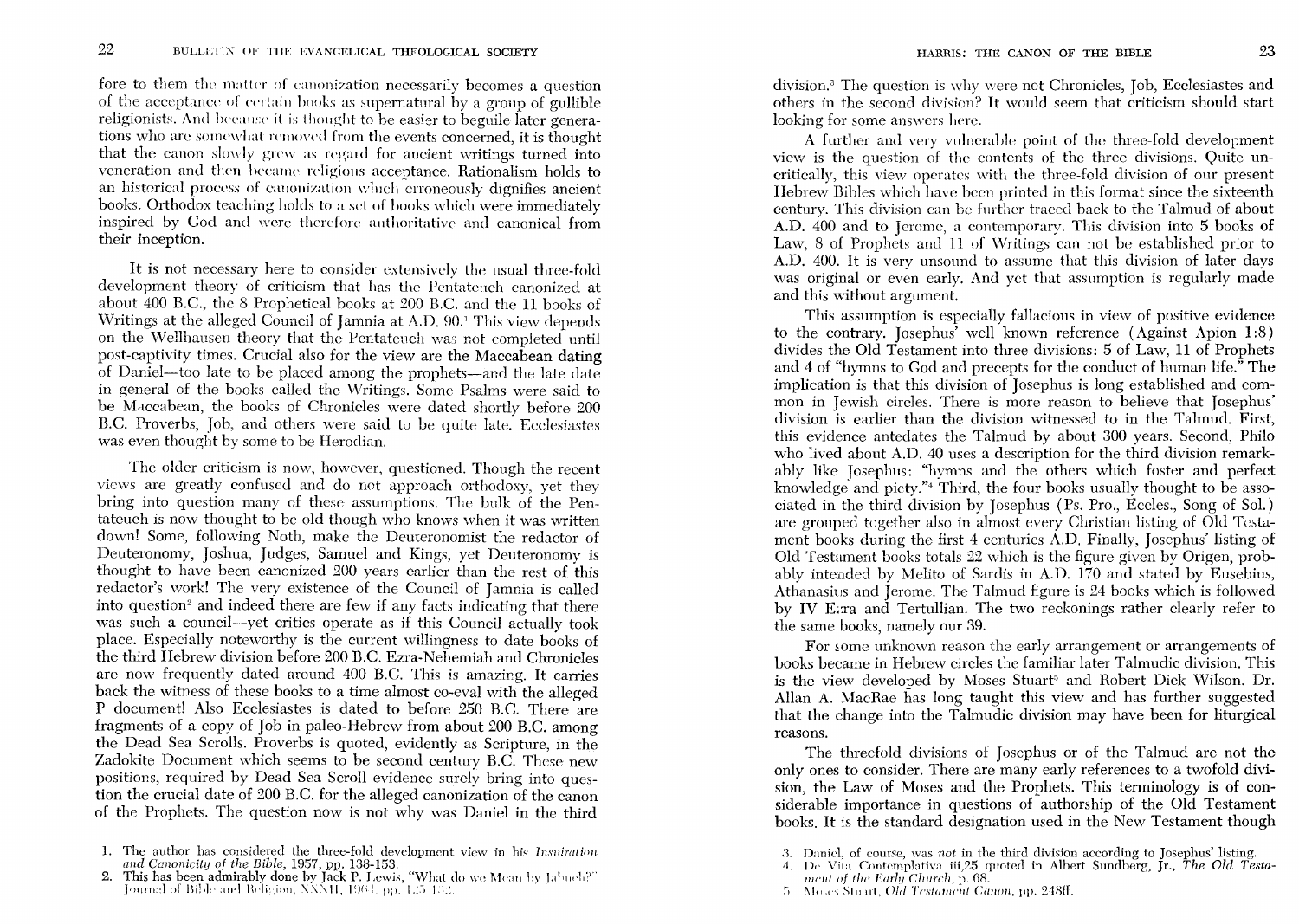the Psalms are called "law" in John 10:34 and 15:25, and in Luke  $24:44$ there is a single reference to the Law of Moses, the Prophets and the Psalms. Of interest is the new fact that the Dead Sea Scrolls use such a terminology three times and never use the threefold designation.<sup>6</sup> In II Maccabees 15:9 there is a reference to the law and the prophets.<sup>7</sup> At about this same time there are three references in the prologue to Ecclesiasticus in which the sacred books arc referred to in three divisions. As mentioned already, Melito of Sardis in A.D. 170 refers to the law and the prophets listing all of our Old Testament books except Esther and alleging that he got his information from the Jews of Palestine. The usual listings of the Grcek Septuagint are very instructive. They all differ among themselves. But all assemble together the five books of Moses at the beginning and then place the other books in widely varying positions. It should be noted that the Septuagint docs not list first the five books of Moses, then the eight books of Prophets and then the rest in varying order. Rather it places the books found in the Law first and then there follow books of history, poetry, prophccy and thc apocrypha in various sequences. In short the Septuagint is compatiblc with an early twofold division, but net with either known threefold division.

The writer formerly believed that the twofold division of the Old Testamcnt books preceded the threefold. It may havc done so in the dim and distant past, but it is a fact that the two designations are found contcmporaneously. Beside Josephus' threefold is the New Tcstament twofold. Beside the twofold listing of the Dead Sea Scrolls and the book of II Maccabecs is thc threefold division of the prologue to Ecclesiasticus (which, however, gives us no details as to the content of the divisions). It therefore seems more probable that the two (or three) methods of dividing up the Old Testament books are as far as can be told merely sectarian differences. It is of some interest to observe that the practice of the Christian sources is more likc that of the Essenes whereas the Talmudic practice follows more in the general stream of Jewish sources. In any case the particular divisions and orders of the books is an arrangement of convenience and is inconsequential.

In serious error is the recent view of Sundberg which the writer has treated elsewhere,<sup>8</sup> that the twofold division of the Old Testament included only the five books of Law and eight books of Prophets because the eleven books of Writings were not canonized prior to the Jewish-

Christian division of A.D. 70. This view totally by-passes the witness of Josephus supported by Philo that the books of the Prophets included thirteen scrolls. It ovcrlooks the obvious fact that the Dead Sea Scrolls and the Ncw Testament did acccpt books now in the third division of the Hebrew Bible. It declares that the early church had no fixed canon till the fourth century. It cxplains away all the early Christian references to a 22 or 24 book canon as merely giving the Jewish opinion and not the Christian position. Interestingly, 'V. H. Grecn had long ago noticed this view. He remarks: "It is a mere evasion to say that these fathers did not design to give the Christian, but the Jewish canon. These catalogues were intended for Christian readers, to inform them in regard to the books which properly belonged to the Old Testament. They do in fact give the Jewish canon, but only because that was likewisc hinding on the Christian Church."<sup>9</sup> How else can we explain the fact that a dozen Christian fathers speak in favor of a 22 or 24 book canon before A.D. 400? Finally Sundberg's view assumes the old critical three-fold development view of canonization of the Old Testament books.

In opposition to such naturalistic views, historic Christianity holds that the Bible books were authoritative when written. But, as remarked above, how did the faithful believers know which books came from God and which did not? There are three main answers. First is the view of W. H. Green, widely held today, that they could tell because some books were written by Moses of obvious authority, others by prophets (and placed in the second division) and others by non-prophets who were yet inspired men.

This view is free from the objection that it is rationalistic, but it suffers from the arguments given above that it proceeds uncritically on the assumption that the divisions of om Hebrew Bible are original. And, as already seen, there is much argumcnt to the contrary. Also, the distinctions of three classes of authorship is unbiblical. Moses was a prophct. He is specifically so called in Hosea 12:13. Therefore Moses and the prophets should constitute one division, not two. Furthermore in the Talmud division Jeremiah is in the second division, Lamentations in the third although one man, obviously a prophet, wrote both. Also the Bible designates as prophets both David and Danicl who are authors of books in the third division. It will not do to say that these men were nonprophets who prophesied. The Bible knows nothing of the distinction between the gift of prophecy and the office of a prophet as given by Green. Furthermore the authors of the Old Testament are indiscriminatoly and repeatedly called prophets in the New Testament (Hcb. 1:1; Mt. 11:13; 26:56; Lk. 18:31; 24:25; Acts 3:21; 13:27; James 5:10; Rom. 16:26; to name only a few). The very designation "Moses and the prophets" emphasizes that all the books were written by Moses the prophet par ex*cellence* and his prophetic successors. Finally it is to be noted that there

<sup>6.</sup> Manual of Discipline i,3; viii, 15; and Zadokite Documents, vii, 12ff.

<sup>7.</sup> Here Zeitlin and Sundberg *(op. cit.* p. 68) declare that II Macc. refers only to the first two parts of the Hebrew canon, the five books of Law and eight of Prophets. There is no evidence for this restriction in Maccabees nor evidence for this classification of these books at so early a time. It is significant that II Macc. 2:13 gives the tradition of Nehemiah founding a library which included "the hooks of David" and that II Macc. 2: 10 refers to heavenly fire consuming Solomon's dedicatory sacrifice—a detail found only in II Chronicles. Surely the canon of II Macc. cannot be limited to thirteen books at a time when the Dead Sca Scrolls recognized even Danicl as canonical!

<sup>8. &</sup>quot;Was the Law and the Prophets Two-Thirds of the Old Testament Canon?" Bulletin of the Evangelical Theological Society, Vol. 9, 1966, pp. 163-171